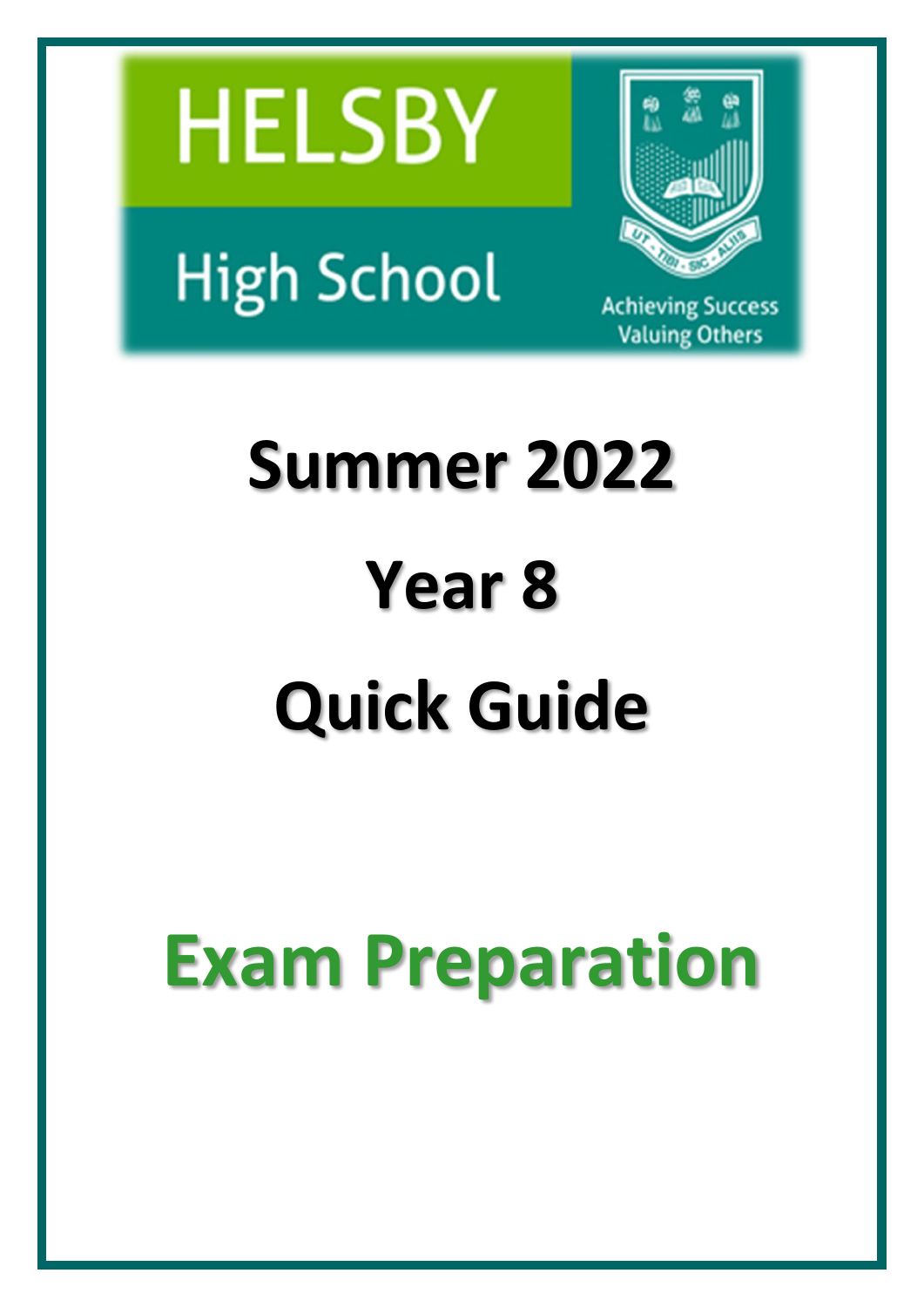#### **English**

There will be two assessments. One will test reading skills and the other writing skills. Each assessment will be 45 minutes in length and will take place in one of their English lessons.

Reading Assessment – Assessment 1

Students will read a short non-fiction text. They will then answer questions based upon the text. The questions will test the students understanding of the text (retrieval, inference and comprehension) and their ability to analyse and comment on the effect of the writer's methods. (analysis). The students will be expected to give a detailed responses to the questions testing their comprehension, inference and analysis skills and support their ideas with evidence from the text.

Writing Assessment – Assessment 2

The students be asked to complete a transactional writing task. A transactional piece is essentially a non-fiction style piece of writing and students will be asked to write in the format of a speech, article or letter.

Students spelling, punctuation and grammar skills will be assessed through the writing task.

Students will be prepared for their assessments in lessons. They should revise the letter, article and speech writing formats.

# **Maths**

Students in year 8 will have assessments on the following topic –

- Ratio
- Currency conversions
- Similar Shapes
- Multiplying and Dividing fractions
- Straight line graphs
- Scatter graphs
- Two-way tables
- Expand brackets and Factorise
- Solving equations and inequalities
- **Sequences**
- Indices
- FDP
- Fraction of an amount
- Percentage of an amount
- Percentage Change
- Reverse Percentages
- Rounding
- Calculations with money
- Converting between metric units

Websites to help with revision are as follows

[www.mathsgenie.co.uk](http://www.mathsgenie.co.uk/)

[www.hegartymaths.com](http://www.hegartymaths.com/)

[www.corbettmaths.com](http://www.corbettmaths.com/)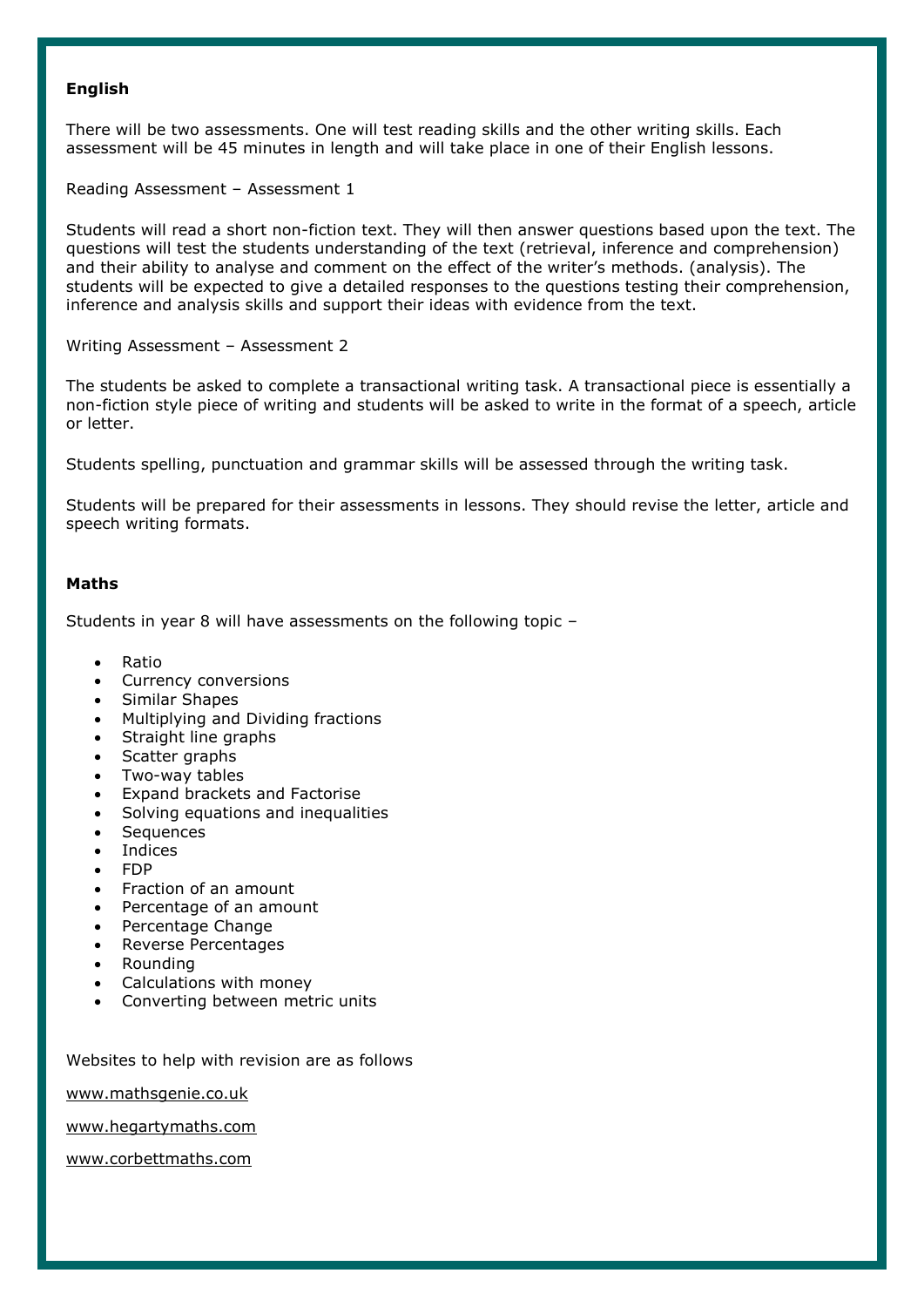#### **Science**

#### Enquiry processes

- 1 Forces Contact forces and Pressure
- 2 Electromagnets Magnetism and Electromagnets
- 3 Energy Work and Heating and cooling
- 4 Matter Elements and Periodic Table
- 5 Reactions Types of reaction and Chemical energy
- 6 Earth Climate and Earth resources
- 7 Organisms Breathing and Digestion
- 8 Ecosystems Respiration and Photosynthesis

Students will be provided with printed copies of Knowledge Organisers for the above content.

These Knowledge Organisers will also be posted on Show My Homework along with some online resources from web sites such as BBC Bitesize.

# **Geography**

Students will be assessed on the topics of 'Weather and climate' and 'Energy'. Knowledge organisers will be provided to all students to revise from via Show My Homework.

#### **MFL**

# **Year 8 French**

Reading exam – You will have a series of short texts in French to read. Each text will be followed by some questions in English or multi-choice boxes to tick, to show what you have understood. These are the kind of tasks that we regularly do together in lessons.

Writing exam – you will have a few sentences to write based on all the topics we have studied this year (TV, film & internet, food & drink, Paris, holidays, my identity). You will then have the chance to write in more detail on the topic of MY IDENTITY (who you are, your tastes in clothes and music, what you do with your friends)

How to prepare –

· Look over the knowledge organisers that you have for each of the topics - TV, film & internet, food & drink, Paris, holidays, my identity.

· Practise reading and listening to these topics online – on Linguascope or Active Learn

· Practise writing some sentences about the 'identity' topic. Remember what you need to include to reach the next level eg frequency words, opinions and reasons, negatives, two verbs together (j'aime faire…), the future tense (je vais visiter…) and the past tense (je suis allé..)

· Please ask your teacher if you can't find any of your knowledge organisers or if you have forgotten your passwords.

#### **Year 8 German**

Reading exam – You will have a series of short texts in German to read. Each text will be followed by some questions in English or multi-choice boxes to tick, to show what you have understood. These are the kind of tasks that we regularly do together in lessons.

Writing exam – you will have a few sentences to write based on all the topics we have studied this year (Town and holidays, TV, film & internet, food & drink, school trips, my identity). You will then have the chance to write in more detail on the topic of MY IDENTITY (who you are, your tastes in clothes and music, what you do with your friends)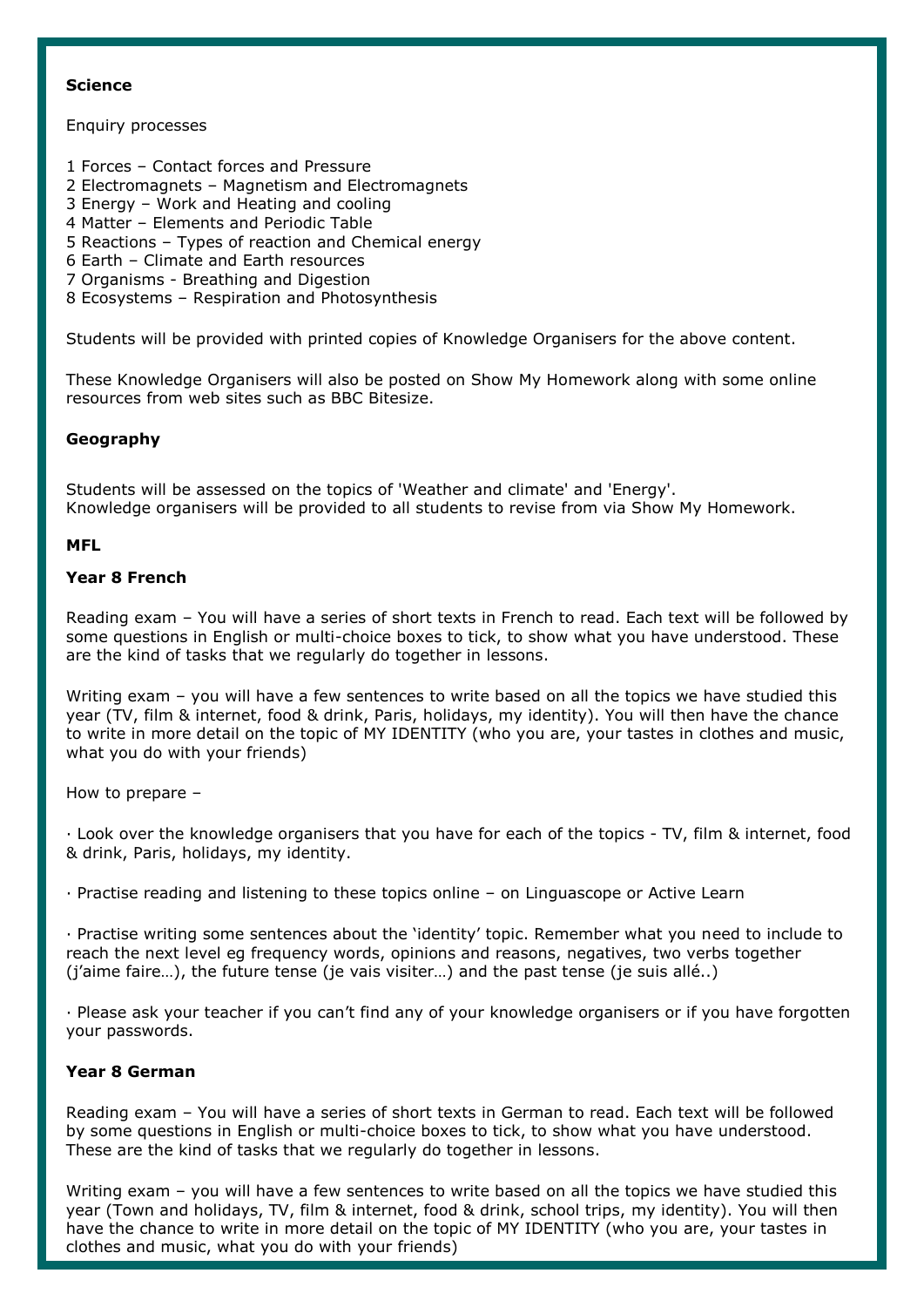How to prepare –

· Look over the knowledge organisers that you have for each of the topics - TV, film & internet, food & drink, school trips, my identity.

· Practise reading and listening to these topics online – on Linguascope or Active Learn

· Practise writing some sentences about the 'identity' topic. Remember what you need to include to reach the next level e.g. frequency words, opinions and reasons, negatives, the future tense (ich werde…+ infinitive) and the past tense (Ich bin ... gegangen. / Ich habe ... gemacht. / Ich habe ... gespielt.)

· Please ask your teacher if you can't find your knowledge organisers or if you have forgotten your passwords.

#### **History**

Test of key words and substantive concepts based on the Industrial Revolution, Life in Victorian times and Popular Protest topics. Revision sheets will be issued in advance. Students will answer a combination of key word and source based questions, with TWO longer paragraph answers.

#### **Religious Education**

Revise Hinduism and Philosophy & Ethics

Revision sheets will be handed out in class and put on SMHW

#### **Drama**

Students will create an original performance based on a given stimulus and write 3 questions about the effect of the performance on the audience. This will be assessing the skills you have developed so far and students need to include their learning in their performance.

Use drama books to help remember all your learning. Use your assessment sheets to help focus you on what good drama should be like. Use bbc bite size Drama to help <https://www.bbc.co.uk/bitesize/guides/zn4xwty/revision/1>

#### **Computer Science**

For Computer Science, students will be provided with a revision booklet via Show My Homework

#### **Music**

Students will answer key questions and complete key tasks to uncover the knowledge retained from all projects this year. Questions will be listening and written questions.

Use your Music books and KS3 bbc bite size <https://www.bbc.co.uk/bitesize/subjects/zmsvr82> to help with revision.